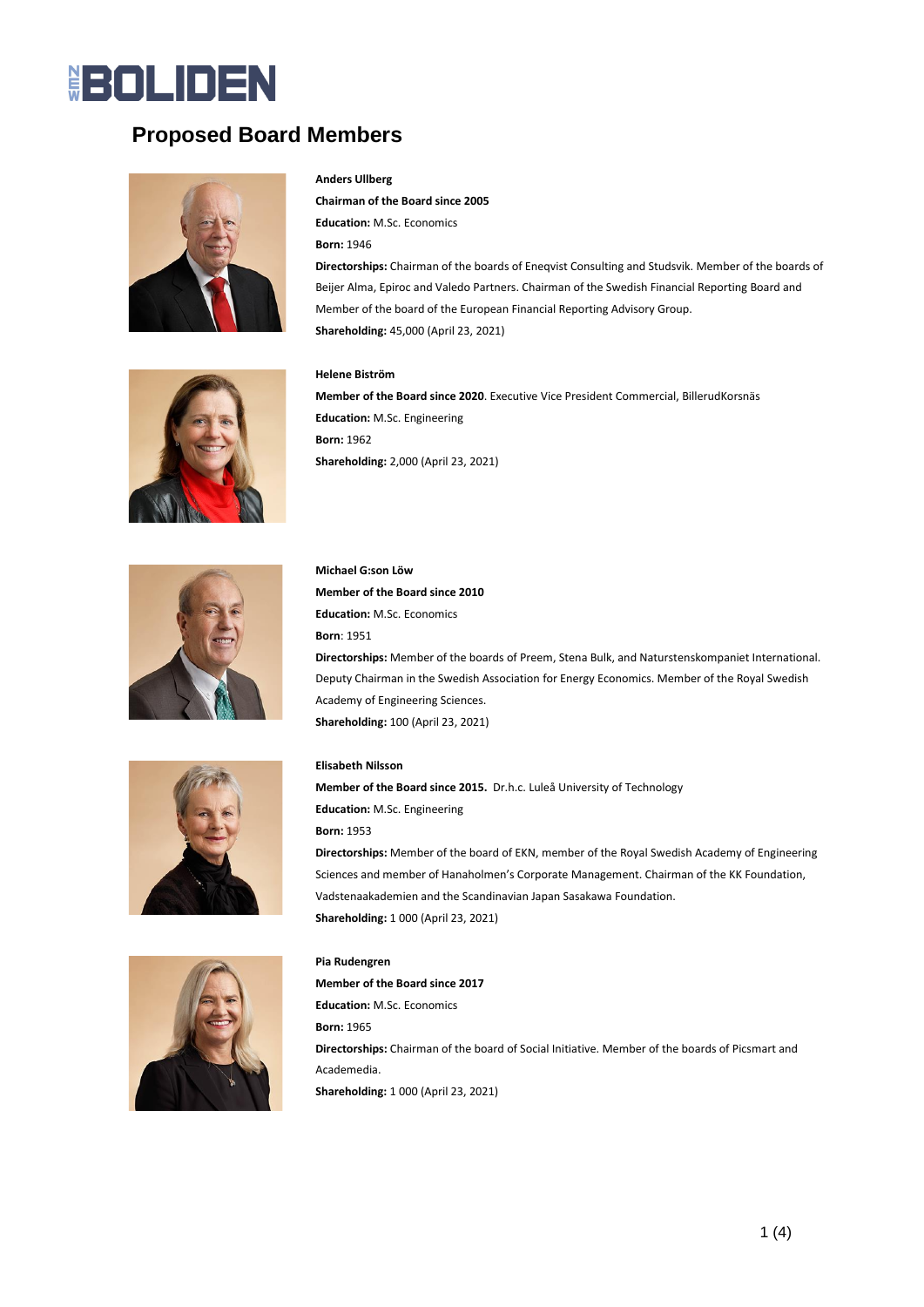# **BOLIDEN**



**Perttu Louhiluoto Member of the Board since 2019 Education:** M.Sc. Economics, LL.B **Born:** 1964 **Shareholding:** 1 170 (April 23, 2021)

#### **Proposed new board members:**



### **Per Lindberg**

**Proposed Member of the Board**. Senior Advisor, Peymar Holding **Education:** M.Sc. Engineering, Ph.D. Industrial Management and Work Organization **Born:** 1959 **Directorships:** Chairman of the boards of Premium Svensk Lax and Permascand. Board member of Middlepoint and Valmet. **Shareholding:** 2 000 (April 23, 2021)



## **Karl-Henrik Sundström Proposed Member of the Board Education:** MBA, Advanced management program **Born:** 1960 **Directorships:** Chairman of the boards of CLC, TrackLib, Baffin Bay Networks and the Tax delegation for Swedish Business and Commerce. Board member of Mölnlycke, Vestas, AhlströmMunksjö, NXP and the Marcus Wallenberg Foundation. **Shareholding:** 0 (April 23, 2021)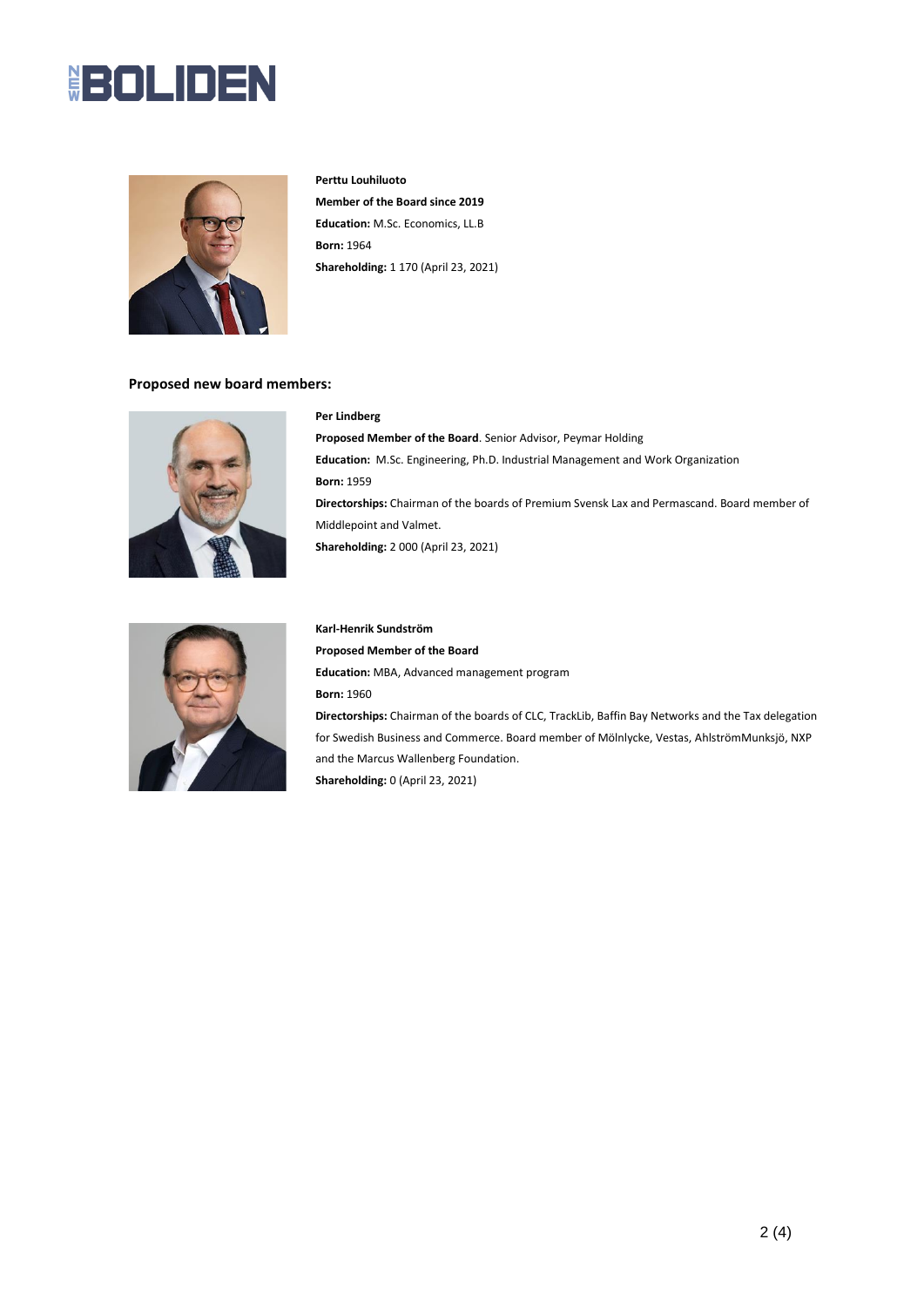

#### **Employee representatives:**



#### **Marie Holmberg**

Employee representative **Member of the Board since 2008.** Project leader. Deputy Member of the Board 2005-2008. Representative for the Swedish Association of Graduate Engineers and the Council for Negotiation and Cooperation. **Born:** 1963 **Shareholding:** 50 (April 23, 2021)



### **Kenneth Ståhl**

Employee representative **Member of the Board since 2014.** Process operator. Chairman of the IF Metall (the Swedish Metalworkers' Union) Bergsöe branch. **Born:** 1973 **Shareholding:** 0 (April 23, 2021)



#### **Cathrin Öderyd**

Employee representative **Member of the Board since 2018.** Process operator. Chairman of IF Metall (the Swedish Metalworkers' Union) Aitik branch. **Born:** 1975 **Shareholding:** 0 (April 23, 2021)



### **Magnus Filipsson** Employee representative **Deputy Member of the Board since 2018.** Senior development engineer. Representative for Unionen. **Born:** 1974 **Shareholding:** 0 (April 23, 2021)